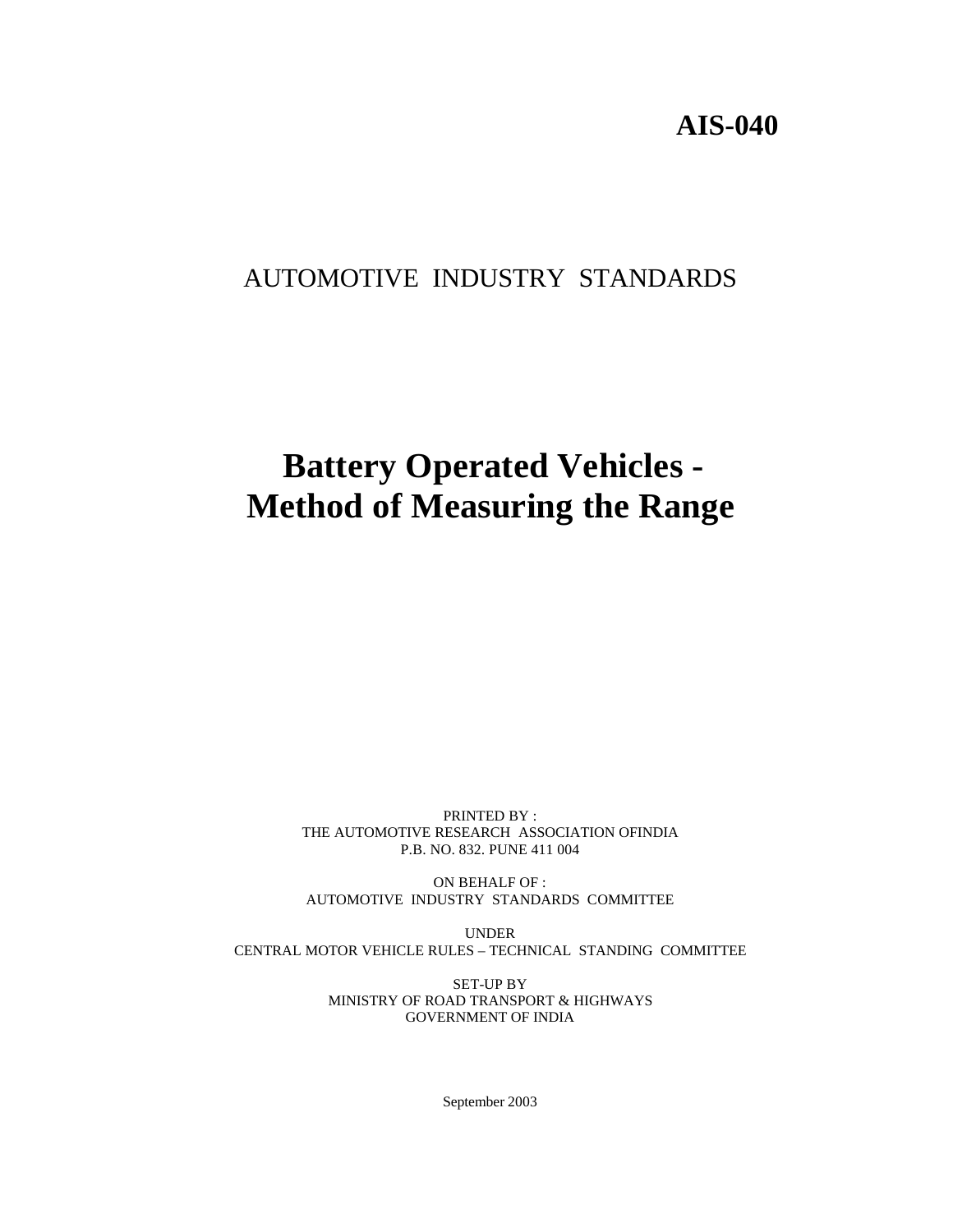**AIS-040**

# Status chart of the Standard to be used by the Purchaser for updating the record.

| Sr.<br>No. | Corrigenda | Amend-<br>ment | <b>Revision</b> | <b>Date</b> | Remark | Misc. |
|------------|------------|----------------|-----------------|-------------|--------|-------|
|            |            |                |                 |             |        |       |
|            |            |                |                 |             |        |       |
|            |            |                |                 |             |        |       |
|            |            |                |                 |             |        |       |
|            |            |                |                 |             |        |       |
|            |            |                |                 |             |        |       |
|            |            |                |                 |             |        |       |

**General Remarks :**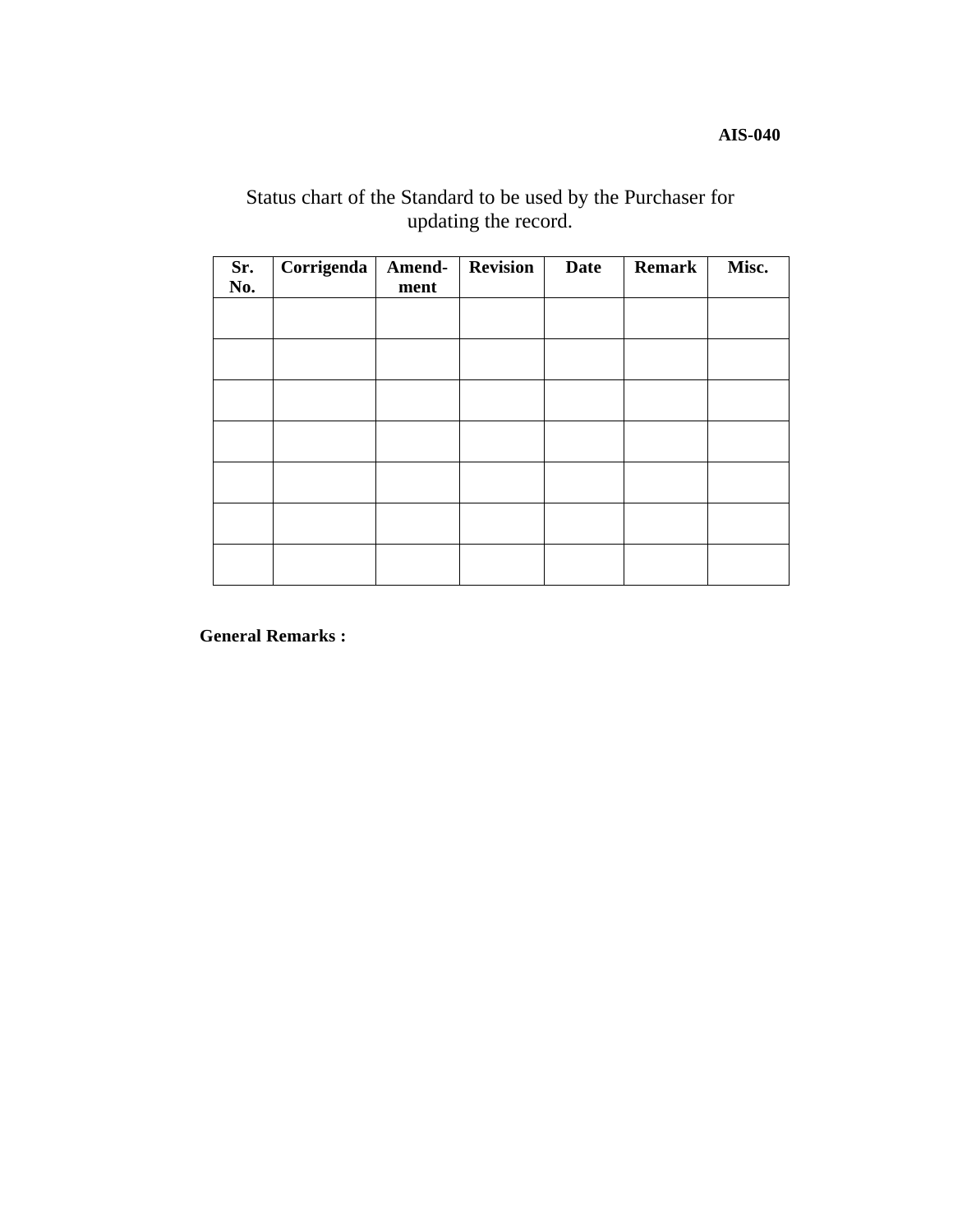#### **Introduction**

The Government of India felt the need for a permanent agency to expedite the publication of Standards and development of test facilities in parallel when the work of preparation of Standards is going on, as the development of improved safety critical parts can be undertaken only after the publication of the Standard and commissioning of test facilities. To this end, the Ministry of Surface Transport (MoST) has constituted a permanent Automotive Industry Standard Committee (AISC) vide order no. RT-11028/11/97-MVL dated September 15, 1997. The Standards prepared by AISC will be approved by the permanent CMVR Technical Standing Committee (CTSC) after approval, The Automotive Research Association of India, (ARAI), Pune, being the secretariat of the AIS Committee, has published this Standard. For better dissemination of this information, ARAI may publish this document on their website.

This Standard prescribes the requirements for the measurement of range of battery operated vehicle.

Considerable assistance has been taken from ECE 101.

The Committee responsible for preparation of this standard is given in Annexure- 1.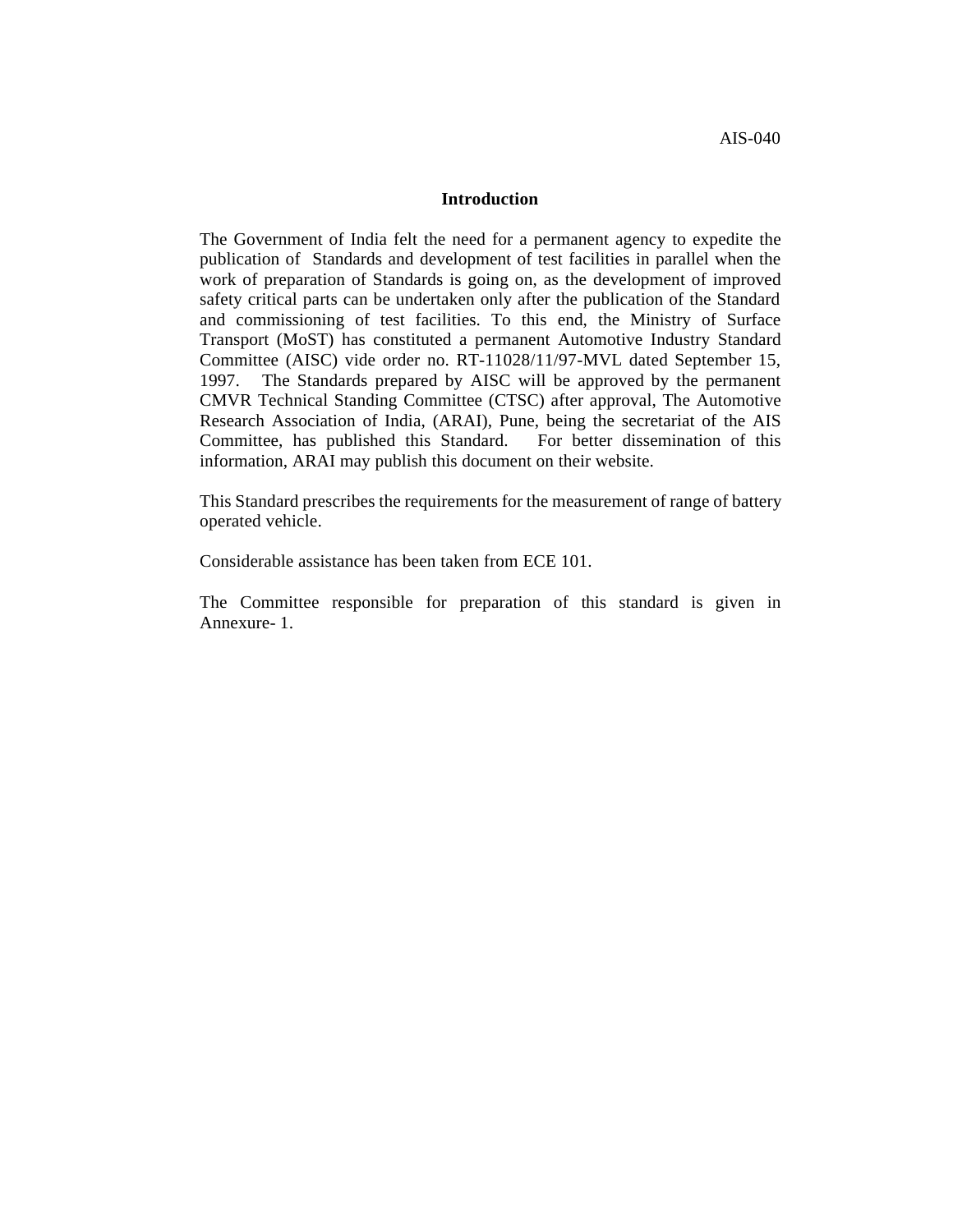# **Battery Operated Vehicles - Method Of Measuring The Range**

#### **1.0 SCOPE**

This standard specifies the method for measurement of range of battery operated vehicles (BoVs) expressed in km.

#### **2.0 TERMINOLOGY**

Refer Annexure – E of  $\overline{A}$ IS – 049 for the definitions.

## **3.0 VEHICLE PREPARATION**

Vehicle preparation shall be as per details given in para 3 of AIS-039.

#### **4.0 TEST CONDITIONS**

All the tests shall be conducted in ambient conditions.

#### **5.0 TEST PROCEDURE**

- 5.1 Test Sequence as per the details given in para 5.1 of AIS-039.
- 5.2 Power setting of the chassis dynamometer shall be as per the details given in para 5.2 of AIS-039.

#### **5.3 Test Method**

#### **5.3.1 Principle**

The test method described hereafter permits to measure the range of the Battery Operated Vehicle expressed in km

5.3.2 Parameters , Units and Accuracy of Measurements shall be as per para 5.3.2 of AIS-039.

## **5.3.3 Operating Modes**

The test method includes the following steps: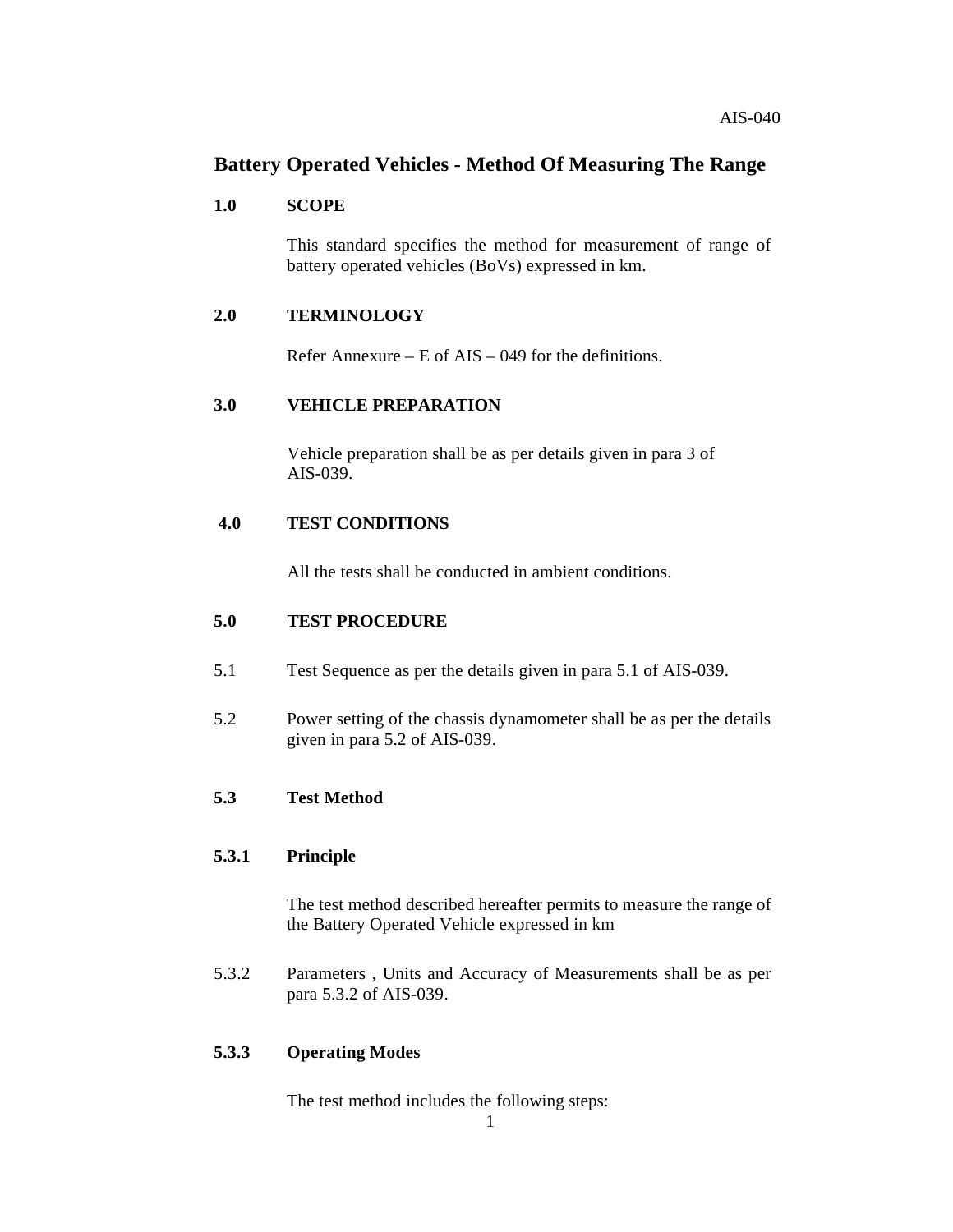- a) Initial charge of the battery as described in the 3.5 of AIS 039.
- b) Application of the cycle and measurement of the range.

Between the steps, if the vehicle has to be moved, it is pushed to the following test area (without regenerative charging).

- 5.3.4 The first charge of the battery need not be carried out if the vehicle manufacturer has certified that manufacturer has carried out the same.
- 5.3.5 The application of the cycle specified in above can be started if the vehicle manufacturer certifies that the battery is fully charged. If not, the charging procedure as per para 3.5 shall be followed.

#### **5.4 Application of the Cycle and Measurement of the Range**

The test sequence shall be followed as per 5.1 above.

The end of test criteria shall be when the vehicle is not able to meet the target curve up to 85% of the maximum speed of the driving cycle or 85 % of the maximum speed of the vehicle, whichever is less or when the on–board indication is given to the driver to stop the vehicle, which ever occurs first.

To respect human needs, up to three interruptions shall be permitted between test sequences of not more than 15 minutes in total.

At the end, measured distance covered in km is the range of the electric vehicle.

#### **5.5 Test Result**

The Test Result of the Range Test may be expressed in kilometer (km), rounded off to the nearest whole number.

Observed value shall be within 10 % of the declared value by the manufacturer. If it is not so, the second test shall be carried out using the same procedure. The result will be the average of two tests.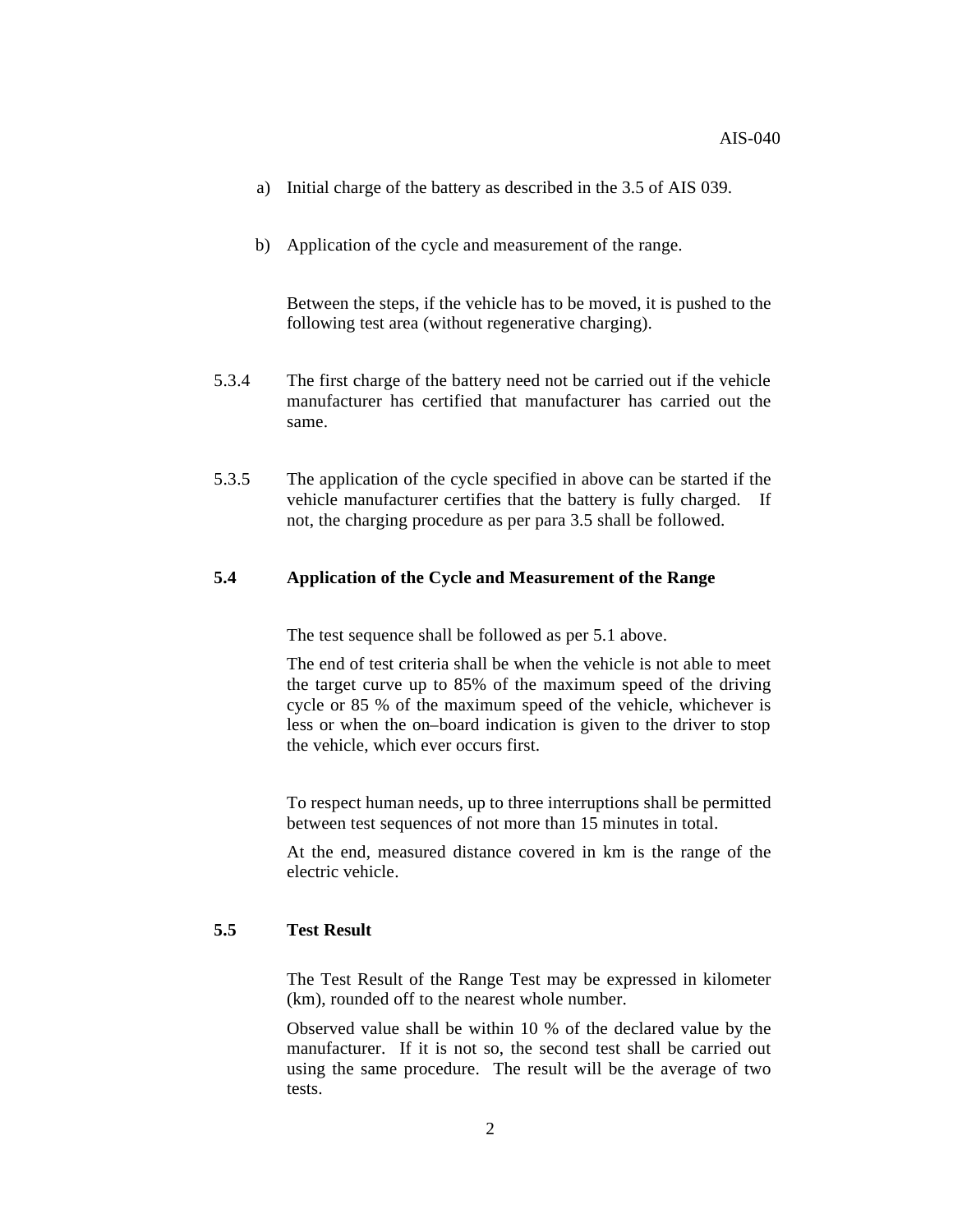In case the difference between the two test readings is felt to be substantial, test will be repeated as agreed between the manufacturer and test agency.

## **6.0 TECHNICAL SPECIFICATIONS**

The details of technical specification, approvals of changes in specification shall be as per para 6.0 of AIS-049.